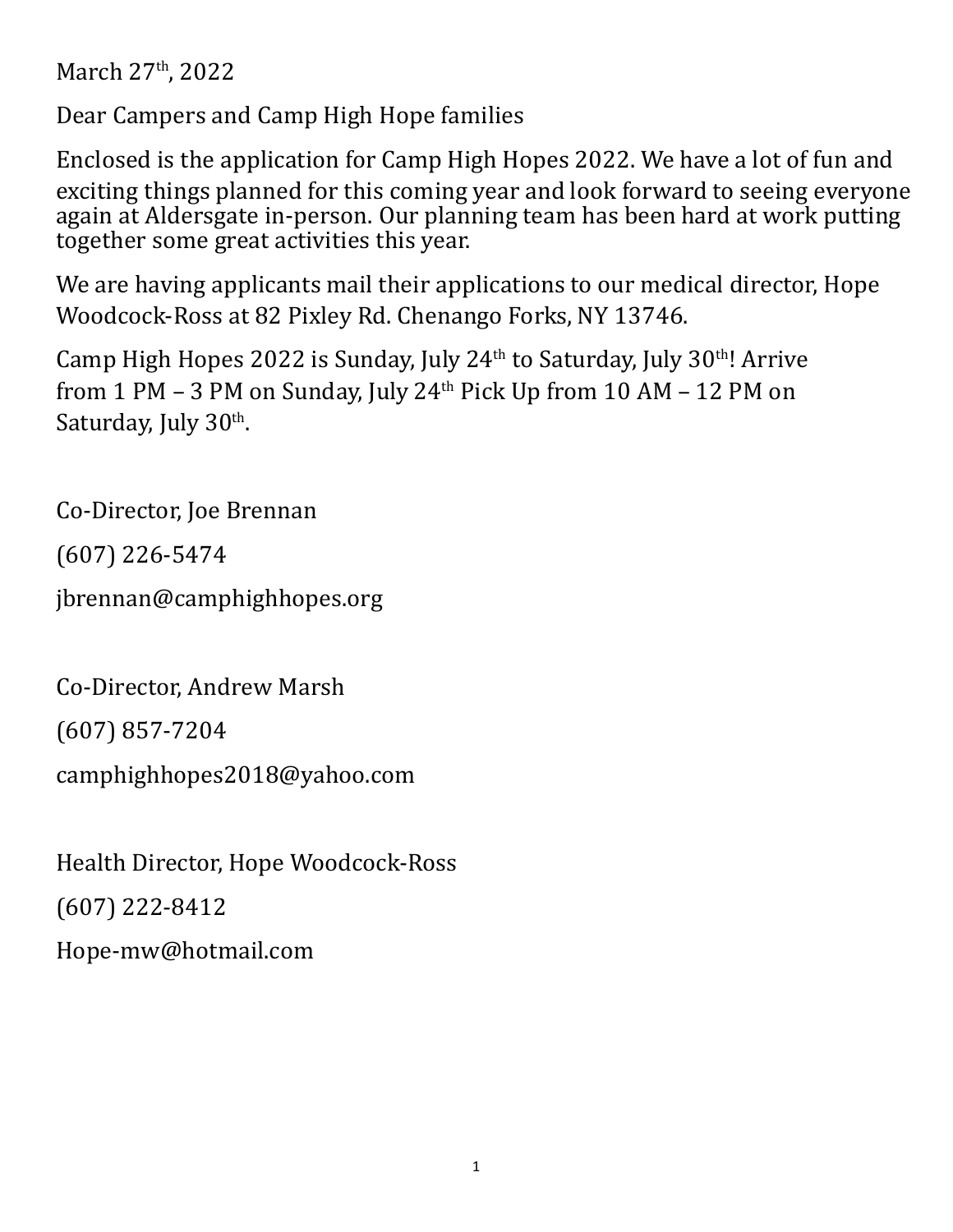

# **2022 CAMPER APPLICATION Camp High Hopes Sunday July 24th - Saturday July 30th**

| (Please Print)                                                                                                                                                                                                                                      |                                                           |                   |
|-----------------------------------------------------------------------------------------------------------------------------------------------------------------------------------------------------------------------------------------------------|-----------------------------------------------------------|-------------------|
|                                                                                                                                                                                                                                                     |                                                           | Please            |
| Address:                                                                                                                                                                                                                                            |                                                           | place a           |
|                                                                                                                                                                                                                                                     |                                                           | recent            |
|                                                                                                                                                                                                                                                     |                                                           | <i>picture of</i> |
|                                                                                                                                                                                                                                                     |                                                           | your              |
| (Please circle one)                                                                                                                                                                                                                                 |                                                           | camper            |
| Home Phone:<br><u> The Communication of the Communication of the Communication of the Communication of the Communication of the Communication of the Communication of the Communication of the Communication of the Communication of the Commun</u> |                                                           | here!             |
| Cell Phone(s): $\qquad \qquad$                                                                                                                                                                                                                      |                                                           |                   |
| E-Mail:                                                                                                                                                                                                                                             |                                                           |                   |
|                                                                                                                                                                                                                                                     |                                                           |                   |
| Name of person bringing your child to camp:                                                                                                                                                                                                         |                                                           |                   |
| Name of person picking up your child:<br>Please note: If your camper is being picked up by someone other than a parent/guardian                                                                                                                     | we will ask to see photo ID for the safety of your child. |                   |
| <b>EMERGENCY CONTACTS:</b> (If we cannot reach you directly.)                                                                                                                                                                                       |                                                           |                   |
|                                                                                                                                                                                                                                                     |                                                           |                   |
|                                                                                                                                                                                                                                                     |                                                           |                   |
| <b>Treatment Center:</b>                                                                                                                                                                                                                            | Phone:                                                    |                   |
| <b>Shirt Size:</b> (check one) Youth Small _____ Youth Medium _____ Youth Large                                                                                                                                                                     |                                                           |                   |
| Adult Small and Adult Med. Adult LG Adult XL                                                                                                                                                                                                        |                                                           |                   |
| <b>Sweatshirt Size:</b> (check one) Youth Small Youth Medium Youth Large                                                                                                                                                                            |                                                           |                   |
| Adult Small Adult Med. Adult LG Adult XL                                                                                                                                                                                                            |                                                           |                   |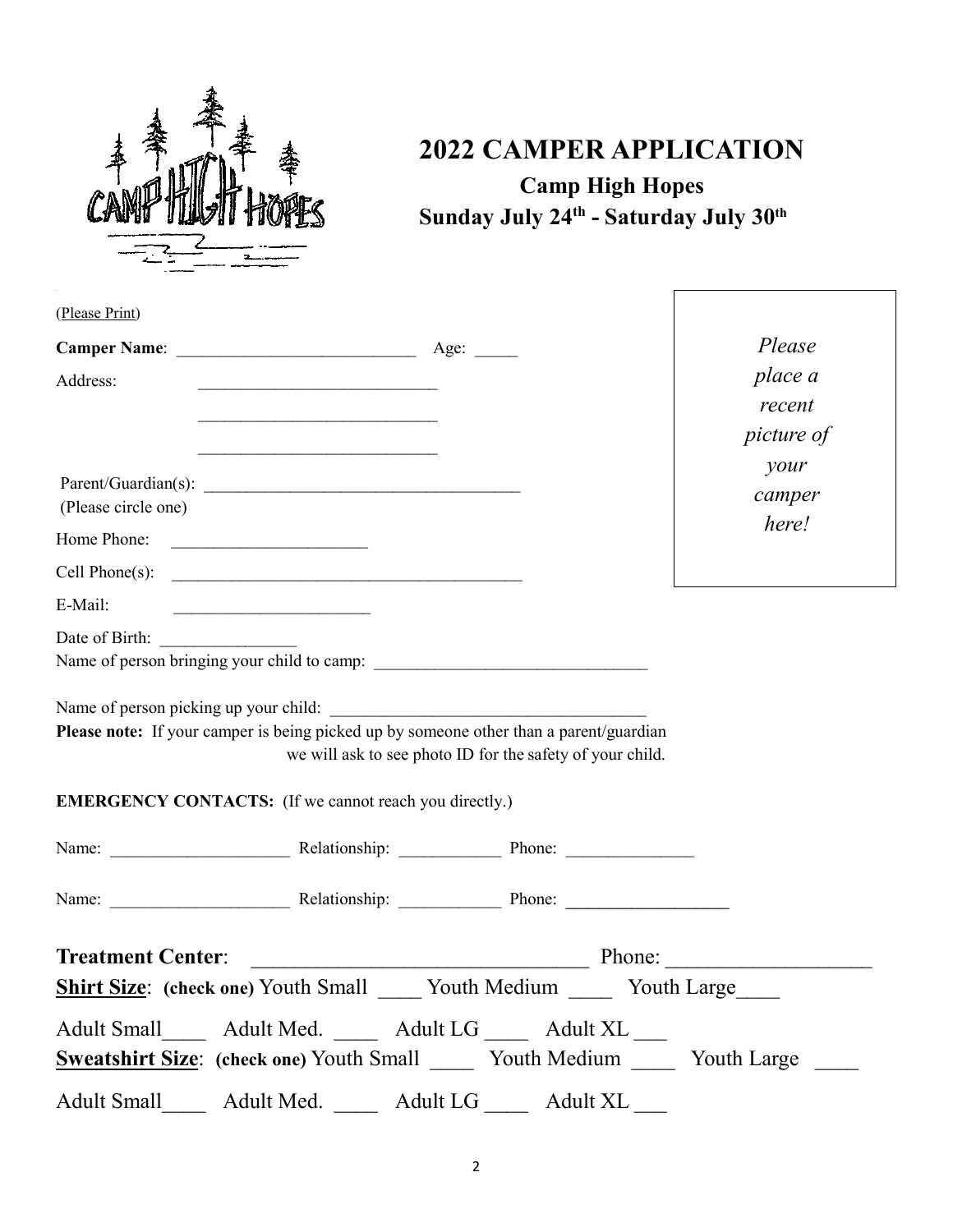# **Authorization & Release for Camper Attending Camp High Hopes**

*Please read all sections carefully before signing this release. This release must be signed before a Notary Public.*

| I/We (Parent/Guardian) |  |
|------------------------|--|
|                        |  |

having legal custody of (child)

- 1) Give permission for this child to attend Camp High Hopes *July 24th -July 30th, 2022* at Camp Aldersgate (NY Methodist Camping Ministries) in Brantingham, NY and participate in all camp activities. In considerations of the benefits we receive, we expressly waive all claims against Camp High Hopes Inc., Camp Aldersgate, NY Methodist Camping Ministries, Camp Oswegatchie, and their staff/representatives in the case of any accident/injury/illness that may occur to this child at camp.
- 2) Give permission for this child to receive treatment for their bleeding disorder AND any other emergency/urgent medical needs that arise during camp. This may include taking the child to a hospital at the discretion of the Camp High Hopes Health Director. I accept responsibility for all costs associated with such emergency care and/or inpatient treatment.
- 3) Give permission for pictures/audios made of this child to publicize camp. No information identifying the child other than a first name will be used unless I sign a separate release form.
- 4) Accept responsibility for damage done to the property of Camp Aldersgate, Camp High Hopes, Camp Oswegatchie, or their campers/staff by this child, and agree to pay for the cost of such damage.
- 5) Accept that Camp Aldersgate, Camp High Hopes and Camp Oswegatchie will NOT be responsible for damage to, or loss of, any property that this child brings to camp.
- 6) Agree to not give/let this child bring/have at camp any cell phones, smart devices, Computers, Video Games, DVD Players, *or any other devices that call, message, access the internet, play movies or games, even if they play music*. This child will also not bring any caffeinated soda/drinks/food to camp.
- 7) **I understand and accept that if this child refuses to follow camp rules and/or cooperate with the staff of Camp High Hopes, Camp Aldersgate or Camp Oswegatchie they may be sent home. I further understand that I/we will be responsible for picking up this child in a timely manner should they be sent home.**

| Signature of Parent/Guardian:                                                                                                                                       |                  |
|---------------------------------------------------------------------------------------------------------------------------------------------------------------------|------------------|
| Signature of Parent/Guardian:                                                                                                                                       |                  |
| On this day came                                                                                                                                                    | identified to me |
| as the person(s) who have signed here, and who have acknowledged they understand and freely agree to the<br>terms and conditions of this authorization and release. |                  |
| Notary Public:                                                                                                                                                      |                  |

(notary stamp)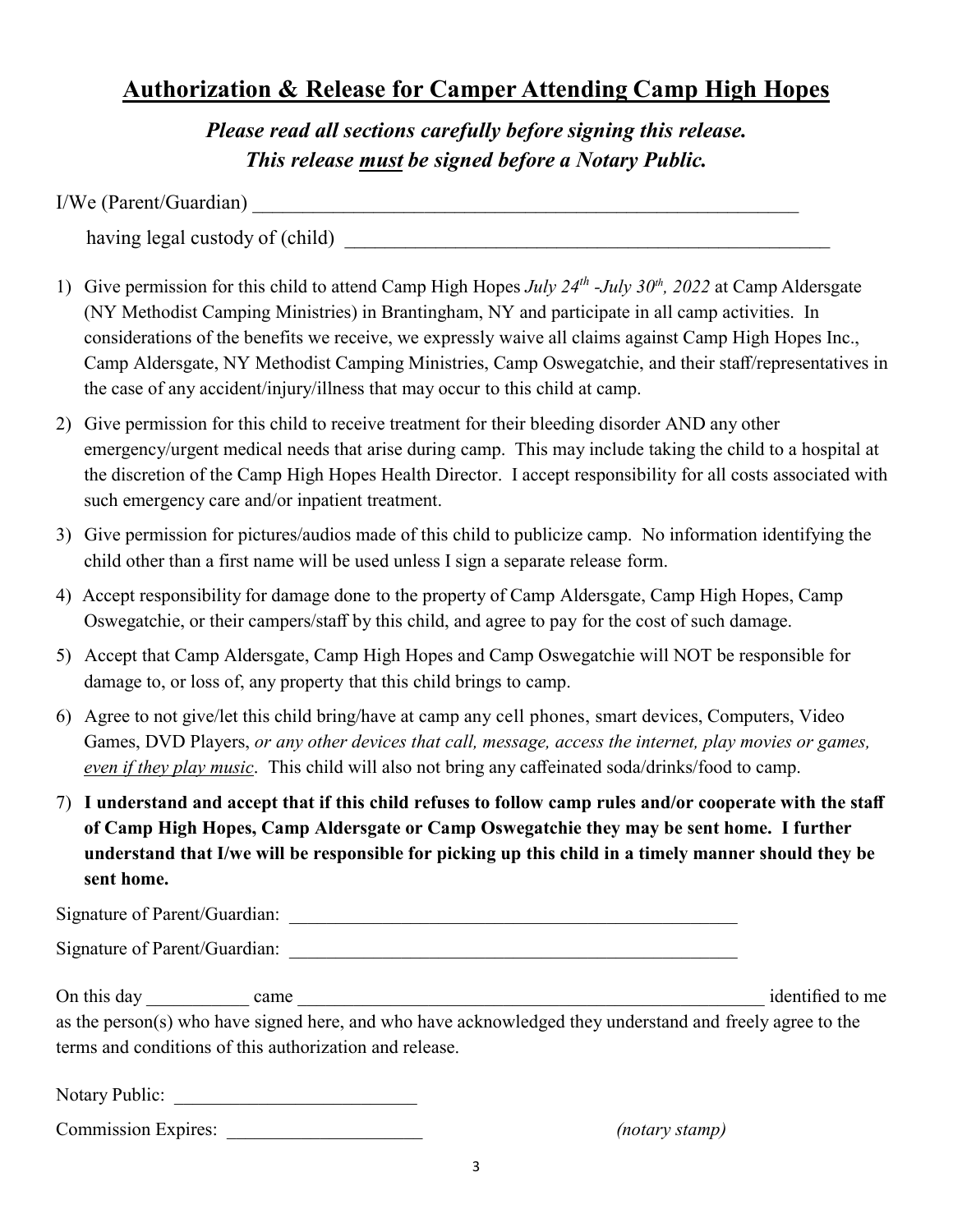# **CAMP HIGH HOPES 2022- CAMPER HEALTH FORM**



| To Be Completed By Parent/Guardian         |                                                                                                                                                                                                                                                                                                                                                                                                                                                                                       | $\frac{1}{2}$ $\frac{1}{2}$ $\frac{1}{2}$ $\frac{1}{2}$ $\frac{1}{2}$ $\frac{1}{2}$ $\frac{1}{2}$ $\frac{1}{2}$ $\frac{1}{2}$ $\frac{1}{2}$ $\frac{1}{2}$ $\frac{1}{2}$ $\frac{1}{2}$ $\frac{1}{2}$ $\frac{1}{2}$ $\frac{1}{2}$ $\frac{1}{2}$ $\frac{1}{2}$ $\frac{1}{2}$ $\frac{1}{2}$ $\frac{1}{2}$ $\frac{1}{2}$ |
|--------------------------------------------|---------------------------------------------------------------------------------------------------------------------------------------------------------------------------------------------------------------------------------------------------------------------------------------------------------------------------------------------------------------------------------------------------------------------------------------------------------------------------------------|---------------------------------------------------------------------------------------------------------------------------------------------------------------------------------------------------------------------------------------------------------------------------------------------------------------------|
| Please complete and return by June 1, 2022 |                                                                                                                                                                                                                                                                                                                                                                                                                                                                                       |                                                                                                                                                                                                                                                                                                                     |
|                                            |                                                                                                                                                                                                                                                                                                                                                                                                                                                                                       |                                                                                                                                                                                                                                                                                                                     |
|                                            |                                                                                                                                                                                                                                                                                                                                                                                                                                                                                       |                                                                                                                                                                                                                                                                                                                     |
|                                            | Home Phone: $\qquad \qquad$ Work: $\qquad \qquad$ Cell: $\qquad \qquad$                                                                                                                                                                                                                                                                                                                                                                                                               |                                                                                                                                                                                                                                                                                                                     |
|                                            | <b>Emergency Contact:</b> Can we give this person medical information about this child? Yes: No: No:                                                                                                                                                                                                                                                                                                                                                                                  |                                                                                                                                                                                                                                                                                                                     |
|                                            |                                                                                                                                                                                                                                                                                                                                                                                                                                                                                       |                                                                                                                                                                                                                                                                                                                     |
| Phone: $\qquad \qquad$                     |                                                                                                                                                                                                                                                                                                                                                                                                                                                                                       |                                                                                                                                                                                                                                                                                                                     |
|                                            |                                                                                                                                                                                                                                                                                                                                                                                                                                                                                       |                                                                                                                                                                                                                                                                                                                     |
|                                            |                                                                                                                                                                                                                                                                                                                                                                                                                                                                                       |                                                                                                                                                                                                                                                                                                                     |
|                                            |                                                                                                                                                                                                                                                                                                                                                                                                                                                                                       |                                                                                                                                                                                                                                                                                                                     |
|                                            |                                                                                                                                                                                                                                                                                                                                                                                                                                                                                       |                                                                                                                                                                                                                                                                                                                     |
|                                            |                                                                                                                                                                                                                                                                                                                                                                                                                                                                                       |                                                                                                                                                                                                                                                                                                                     |
|                                            |                                                                                                                                                                                                                                                                                                                                                                                                                                                                                       |                                                                                                                                                                                                                                                                                                                     |
|                                            |                                                                                                                                                                                                                                                                                                                                                                                                                                                                                       |                                                                                                                                                                                                                                                                                                                     |
|                                            | Does your child have any of the following: Please answer "Yes" or "No" to each one:                                                                                                                                                                                                                                                                                                                                                                                                   |                                                                                                                                                                                                                                                                                                                     |
| Frequent sore throat                       | Habits/Rituals                                                                                                                                                                                                                                                                                                                                                                                                                                                                        | Tubes in ears                                                                                                                                                                                                                                                                                                       |
| Frequents cold                             | Rashes                                                                                                                                                                                                                                                                                                                                                                                                                                                                                | Glasses/contacts                                                                                                                                                                                                                                                                                                    |
| Sinus infections                           | <u> Liberal Communication</u><br>Sleepwalking                                                                                                                                                                                                                                                                                                                                                                                                                                         | Swimmer's ear<br><b>Contract Contract</b>                                                                                                                                                                                                                                                                           |
| Stomach problems                           | $\frac{1}{1-\frac{1}{1-\frac{1}{1-\frac{1}{1-\frac{1}{1-\frac{1}{1-\frac{1}{1-\frac{1}{1-\frac{1}{1-\frac{1}{1-\frac{1}{1-\frac{1}{1-\frac{1}{1-\frac{1}{1-\frac{1}{1-\frac{1}{1-\frac{1}{1-\frac{1}{1-\frac{1}{1-\frac{1}{1-\frac{1}{1-\frac{1}{1-\frac{1}{1-\frac{1}{1-\frac{1}{1-\frac{1}{1-\frac{1}{1-\frac{1}{1-\frac{1}{1-\frac{1}{1-\frac{1}{1-\frac{1}{1-\frac{1}{1-\frac{1}{1-\frac{1}{1-\frac{1}{1-\frac{1$<br>Fainting<br>$\overline{\phantom{a}}$<br><u>and the state</u> | Nose bleeds                                                                                                                                                                                                                                                                                                         |
| Kidney disease                             | Appetite loss                                                                                                                                                                                                                                                                                                                                                                                                                                                                         | Catheter                                                                                                                                                                                                                                                                                                            |
| Heart disease                              | Fevers                                                                                                                                                                                                                                                                                                                                                                                                                                                                                | Infusaport/Medport                                                                                                                                                                                                                                                                                                  |
| Hay fever                                  | Sun sensitivity                                                                                                                                                                                                                                                                                                                                                                                                                                                                       | Bad dreams                                                                                                                                                                                                                                                                                                          |
| Asthma                                     | Bedwetting                                                                                                                                                                                                                                                                                                                                                                                                                                                                            | Diarrhea                                                                                                                                                                                                                                                                                                            |
| Seizures                                   |                                                                                                                                                                                                                                                                                                                                                                                                                                                                                       | Loose teeth                                                                                                                                                                                                                                                                                                         |
| Diabetes                                   | Unique behaviors<br>Homesickness                                                                                                                                                                                                                                                                                                                                                                                                                                                      | Other                                                                                                                                                                                                                                                                                                               |

 $\mathcal{L}_\text{max}$  , and the contract of the contract of the contract of the contract of the contract of the contract of the contract of the contract of the contract of the contract of the contract of the contract of the contr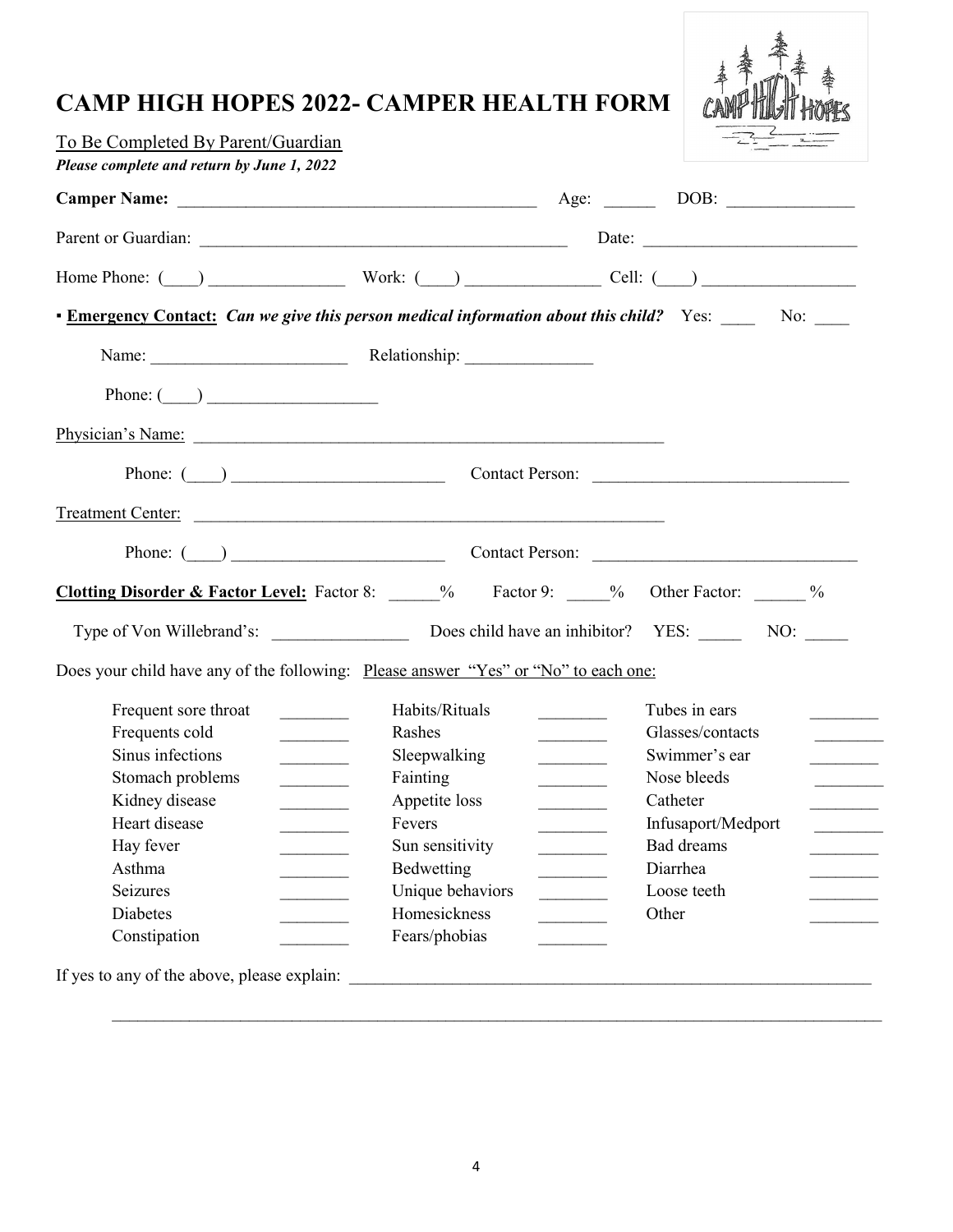Does your child have any environmental, medication, factor, blood product, insect or food **allergies**?

| If so, please explain:                               |       |                    |                                                                                                           |
|------------------------------------------------------|-------|--------------------|-----------------------------------------------------------------------------------------------------------|
| Does your child receive allergy shots? Yes:          |       | No:                |                                                                                                           |
| If your child is on a special diet, please describe: |       |                    |                                                                                                           |
|                                                      |       |                    | Is your child on any medications at this time? Yes: No: If yes, list medication, dosage and reason below. |
| Scheduled Medication:                                | Dose: |                    | Times to be given: Reason to give this medicine:                                                          |
| "As Needed" Medication:                              | Dose: | Times to be given: | Reason to give this medicine:                                                                             |
|                                                      |       |                    |                                                                                                           |

**You must bring and 8 day supply of factor, needles, syringes, and any medications to camp. ALL medications must come with written instructions from the MD/NP. NY State Health Dept. regulations require all medications to be kept in the infirmary and to be taken under the supervision of the Camp Infirmary Staff.**

#### **IMMUNIZATIONS:** MUST BE COMPLETED OR YOUR CHILD CAN NOT ATTEND CAMP! **You may attach a copy of immunizations to application**.

|                                                                                    | Original dates                                                             | Date of booster |                         |
|------------------------------------------------------------------------------------|----------------------------------------------------------------------------|-----------------|-------------------------|
| Polio                                                                              |                                                                            |                 |                         |
| <b>DPT</b>                                                                         | the control of the control of the control of the control of the control of |                 |                         |
| Measles, Mumps, Rubella (MMR)                                                      |                                                                            |                 |                         |
| Hepatitis B vaccine                                                                |                                                                            |                 |                         |
| Hepatitis A vaccine                                                                |                                                                            |                 |                         |
| Tetanus                                                                            |                                                                            |                 |                         |
| Chicken Pox vaccine                                                                |                                                                            |                 |                         |
| Haemphilus INfluenza (h. flue)                                                     |                                                                            |                 |                         |
| Has your child had Chicken pox? If yes, date: Hepatitis? If yes, what type?        |                                                                            |                 |                         |
| <b>PARENTS MUST CALL THE CAMP HEALTH DIRECTOR AT (607) 222-8412</b>                |                                                                            |                 |                         |
| IF THIS CHILD IS EXPOSED TO ANY COMMUNICABLE DISEASES (such as Measles, Mumps,     |                                                                            |                 |                         |
| German Measles, Chicken Pox, etc.) WITHIN 3 WEEKS OF THE START OF CAMP!            |                                                                            |                 |                         |
| Does your child have any physical limitations or restrictions from any activities? |                                                                            |                 |                         |
| Has your child had any emergency room visits or hospitalizations in the past year? |                                                                            |                 | If yes, please explain. |

\_\_\_\_\_\_\_\_\_\_\_\_\_\_\_\_\_\_\_\_\_\_\_\_\_\_\_\_\_\_\_\_\_\_\_\_\_\_\_\_\_\_\_\_\_\_\_\_\_\_\_\_\_\_\_\_\_\_\_\_\_\_\_\_\_\_\_\_\_\_\_\_\_\_\_\_\_\_\_\_\_\_\_\_\_\_\_\_\_\_

 $\mathcal{L}_\text{max}$  , and the contribution of the contribution of the contribution of the contribution of the contribution of the contribution of the contribution of the contribution of the contribution of the contribution of t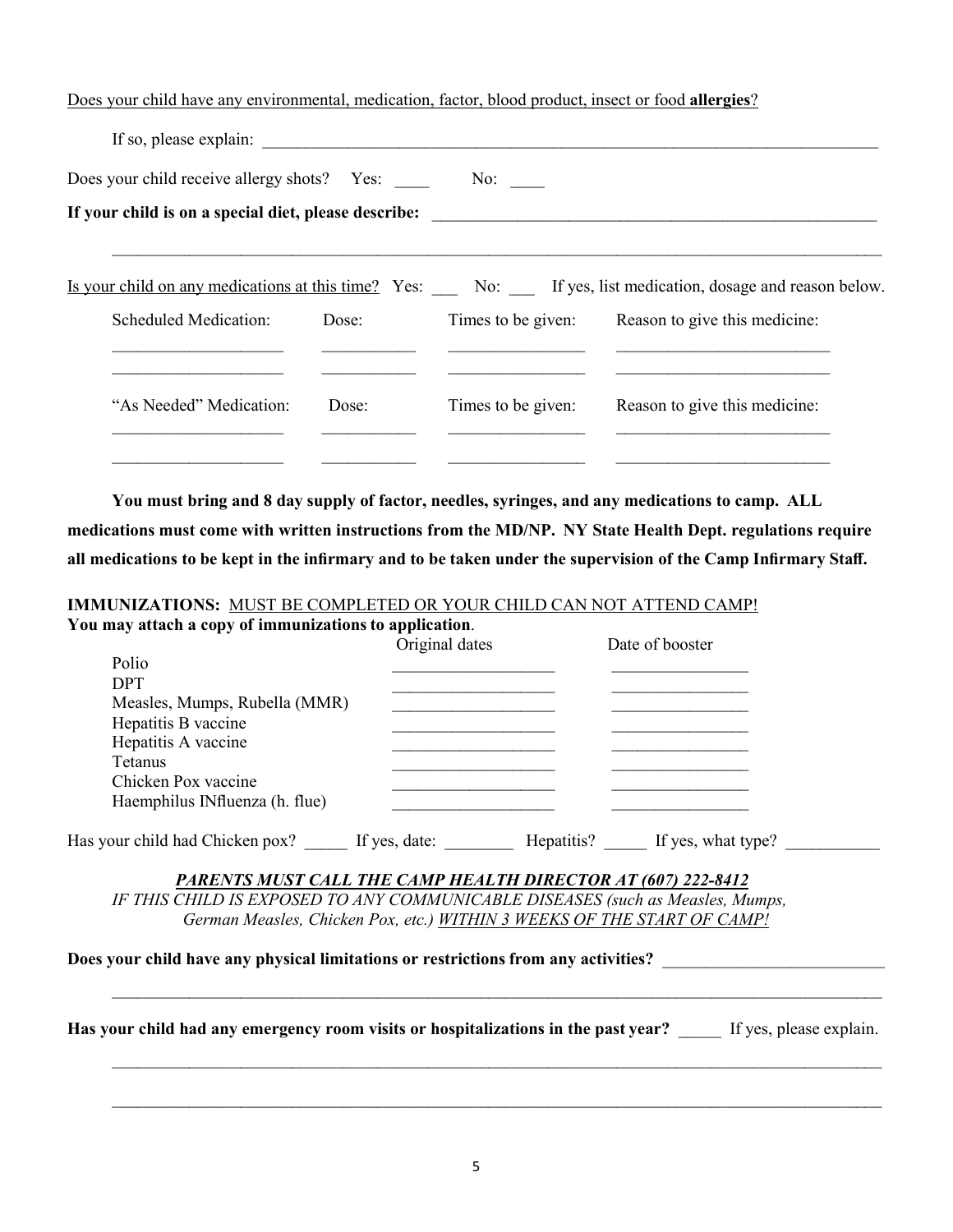| Does your child wear any splints or braces? Yes: No: No:                                                                                              |  |  |
|-------------------------------------------------------------------------------------------------------------------------------------------------------|--|--|
| How/when are these worn?                                                                                                                              |  |  |
| Brand Name of FACTOR CONCENTRATE product used: __________________________________                                                                     |  |  |
|                                                                                                                                                       |  |  |
| Please list the dose and which days given: Sunday: __________ Monday: _________Tuesday: _________                                                     |  |  |
| Wednesday: ___________ Thursday: _________ Friday: _________ Saturday: _________                                                                      |  |  |
| Is your child on home care? Yes ______ No _______ Does your child self- infuse? Yes ______ No _____                                                   |  |  |
|                                                                                                                                                       |  |  |
|                                                                                                                                                       |  |  |
|                                                                                                                                                       |  |  |
|                                                                                                                                                       |  |  |
| If your child has von Willebrand's, is Stimate used? (PLEASE BRING THE TREATMENT SHEET WITH YOU)                                                      |  |  |
| Dose & Frequency<br>Does your child also use Amicar for this?<br>Type of bleed:                                                                       |  |  |
|                                                                                                                                                       |  |  |
| We want your child to have the best possible camper experience                                                                                        |  |  |
| while he is with us at Camp High Hopes.                                                                                                               |  |  |
| Your answers to the following questions will help our staff to bet er meet their needs, and help us give your child a<br>successful, fun-filled week! |  |  |
| 1. Has your child ever been away from home overnight? __________________________                                                                      |  |  |
| 2. Has your child slept in a room with other children? _________________________                                                                      |  |  |
| 3. Can your child follow a structured schedule? ________________________________                                                                      |  |  |
| 4. How many days of school did your child miss this year?                                                                                             |  |  |
| 5. Did your child receive counseling at school this year? ______________________                                                                      |  |  |
| 6. Has your child ever been bullied at school? _________________________________                                                                      |  |  |
| 7. Does your child have a 1:1 at school?                                                                                                              |  |  |

 $\mathcal{L}_\text{max}$  , and the contribution of the contribution of the contribution of the contribution of the contribution of the contribution of the contribution of the contribution of the contribution of the contribution of t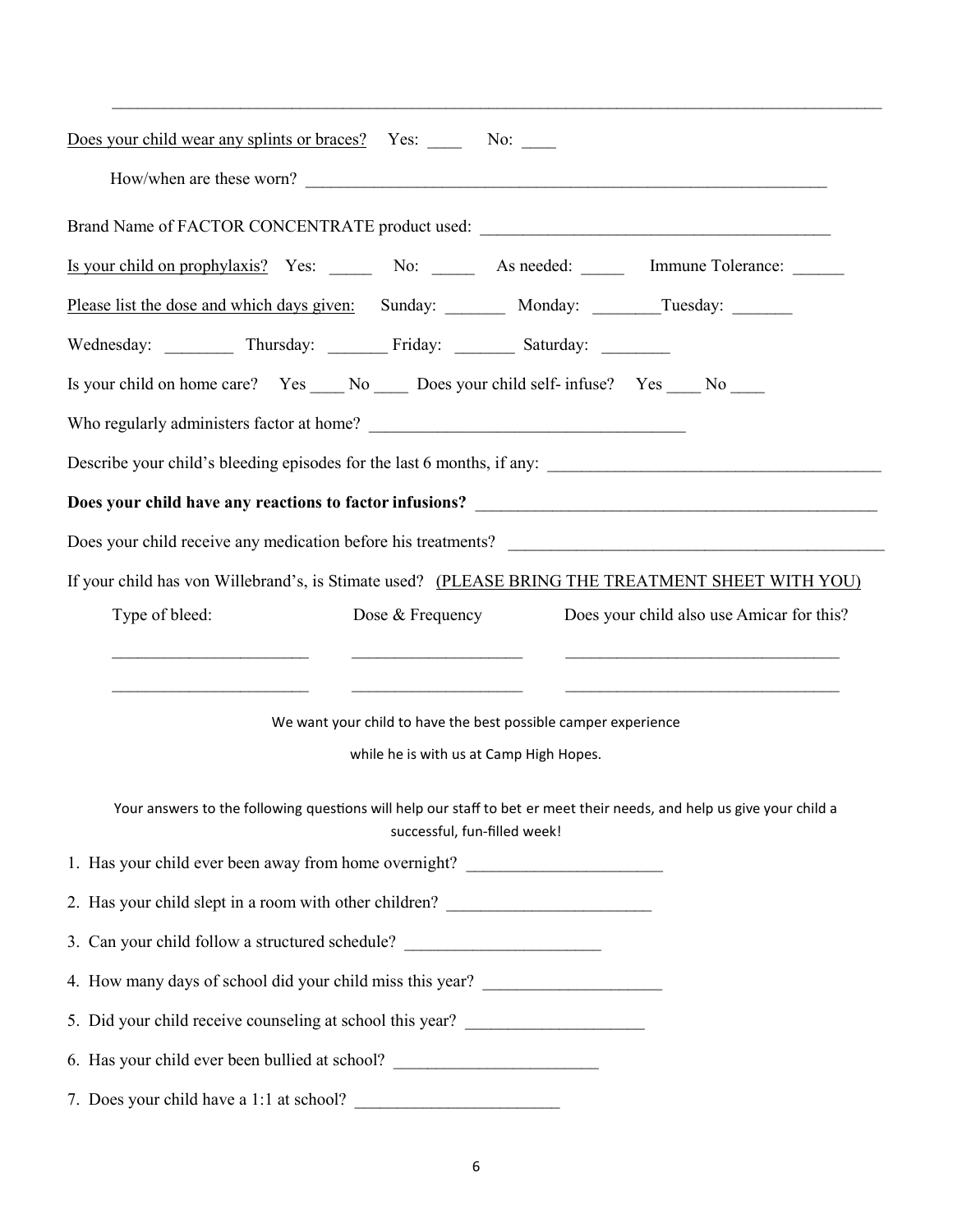- 8. Has your child ever been involved in group activities such as team sports?
- 9. How does your child feel about taking risks/trying something new?
- 10. Does your child make new friends easily? \_\_\_\_\_\_\_\_\_\_\_\_\_\_\_\_\_\_\_\_\_\_\_\_\_\_\_\_\_\_\_\_\_\_\_

Is there anything else we should know about your child that will help us take good care of him while he is at camp?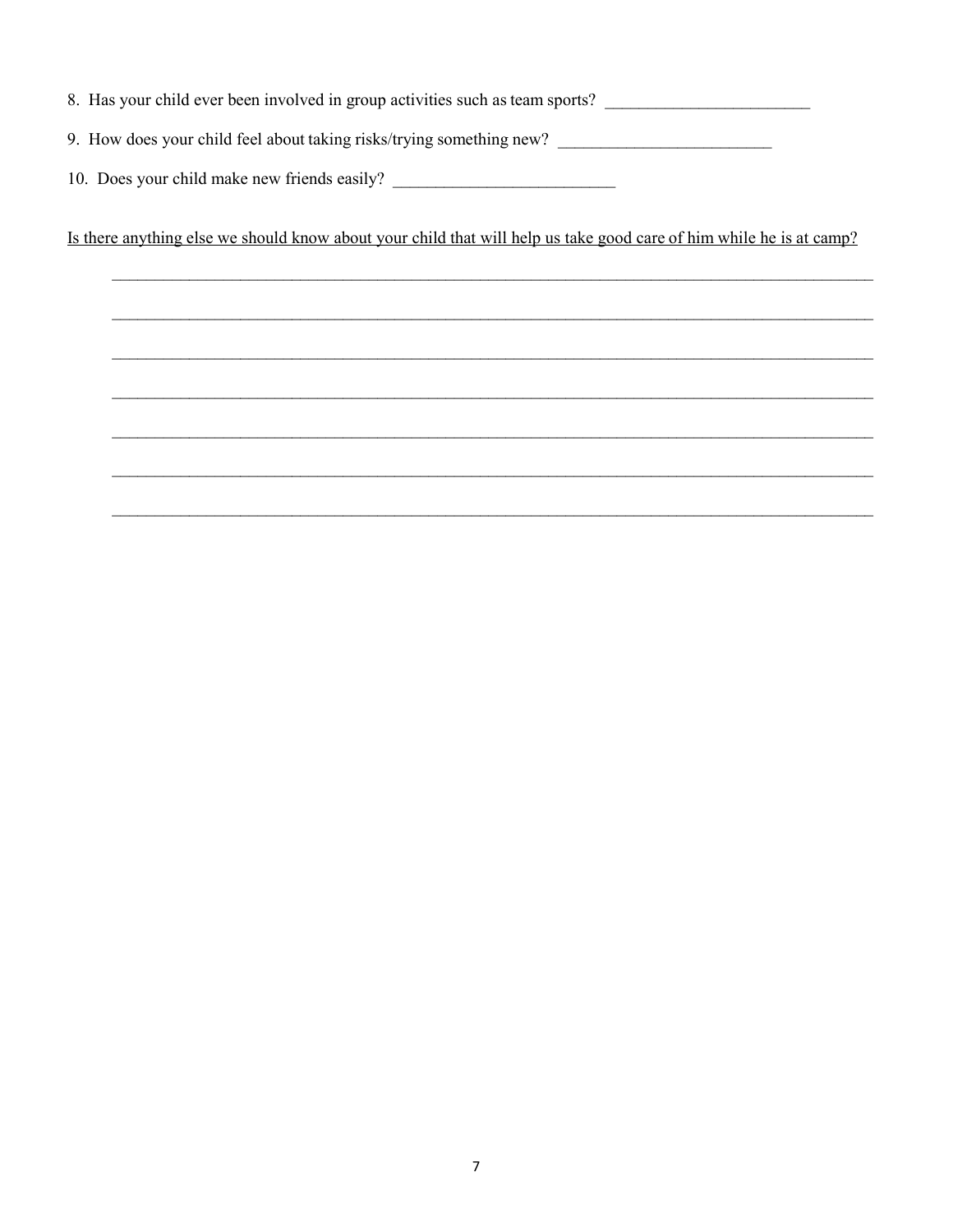## **HEALTH INSURANCE INFORMATION**

#### *You must attach a copy of your current insurance card.*

| Subscriber Number: |
|--------------------|
|                    |
|                    |
| * MEDICAID:        |
| $*$ OTHER:         |

I attest that this insurance information is correct, and that the insurance listed above is valid and covers the camper listed on this medical form. Furthermore, I agree to pay any costs not covered by this insurance which may be incurred as part of any medical treatment for this camper.

Signature of Parent/Guardian: \_\_\_\_\_\_\_\_\_\_\_\_\_\_\_\_\_\_\_\_\_\_\_\_\_\_\_\_\_\_\_\_\_\_\_\_\_\_\_\_\_\_\_\_\_ Date: \_\_\_\_\_\_\_\_\_\_\_\_\_\_\_\_

## **AUTHORIZATION & CONSENT FOR MEDICAL TREATMENT OF A MINOR CHILD:**

I, being the parent or guardian of this child, do hereby give permission to the Camp High Hopes Health Director and Medical Staff to treat this child for their bleeding disorder AND any other urgent/emergency medical need they may have during camp. This may include taking the child to an off camp medical facility at the discretion of the Camp High Hopes Health Director and without giving prior notification to the parents/guardians. Furthermore, I give permission for the Camp High Hopes Medical Staff to give medical information about this child to other medical care givers as is needed for such treatment. I accept full responsibility for all costs incurred as a result of emergency care and/or inpatient treatment.

| Name(s): Please print $\qquad \qquad$       |                                                                                                          |                              |
|---------------------------------------------|----------------------------------------------------------------------------------------------------------|------------------------------|
| Please check one: Parents: Guardians:       |                                                                                                          | Date:                        |
| Signature(s): $\qquad \qquad$               |                                                                                                          |                              |
| Signature(s):                               |                                                                                                          |                              |
|                                             |                                                                                                          | Date: $\qquad \qquad \qquad$ |
|                                             |                                                                                                          |                              |
| Signature of Witness: Signature of Witness: |                                                                                                          |                              |
| Return this form by June 1, 2022 to:        | Camp High Hopes<br>c/o Hope Woodcock-Ross RN, Health Director<br>82 Pixley Road Chenango Forks, NY 13746 |                              |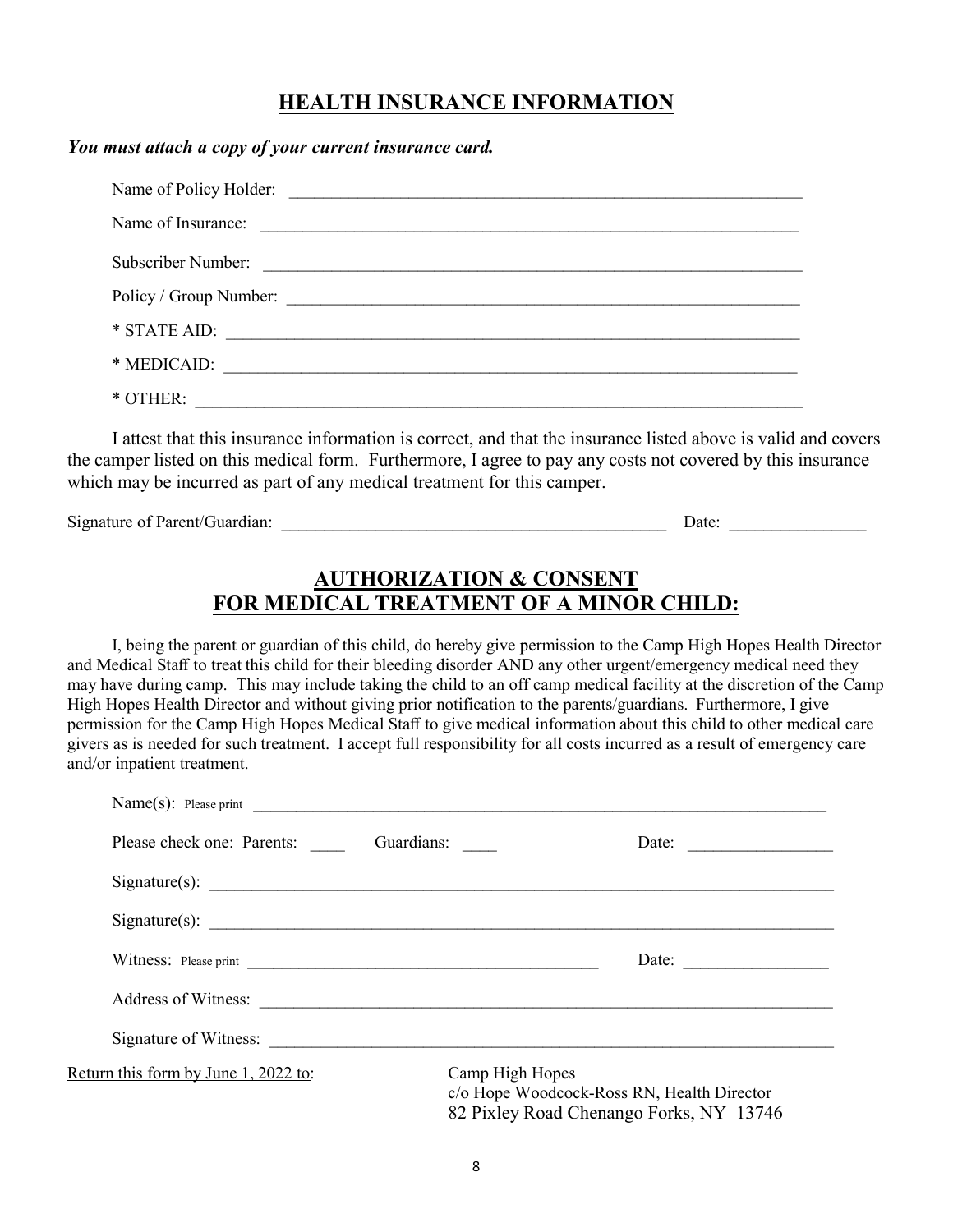Due to the ongoing pandemic caused by the novel COVID-19 Coronavirus, we are asking parents to additionally complete this COVID-19 Compliance Form. We have not yet received official state guidance from New York State Department of Health, so there may be additional requirements required in addition to those listed in this section of this form.

I, \_\_\_\_\_\_\_\_\_\_\_\_\_\_\_\_\_\_\_\_\_, certify that my child, \_\_\_\_\_\_\_\_\_\_\_\_\_\_\_\_\_\_\_\_\_\_\_\_\_\_\_\_\_\_\_\_\_\_\_ has been fully vaccinated for COVID-19 2 weeks prior to the start of camper dropoff, or will be providing proof of a negative viral test taken no more than 1-3 days prior to the start of camper dropoff. I agree to have my child comply with any mandatory COVID-19 related screenings or quarantines as prescribed by the Centers for Disease Control (hereafter referred to as CDC) or New York Department of Health (hereafter referred to as NYDOH).

Name:

| Si,<br>. .<br>nature. | aw. |
|-----------------------|-----|
|-----------------------|-----|

I acknowledge the contagious nature of the Coronavirus/COVID-19 and that the CDC, NYDOH, and many other public health authorities still recommend practicing social distancing.

I further acknowledge that Camp High Hopes Inc and Camp Aldersgate (NY Methodist Camping Ministries) has put in place preventative measures to reduce the spread of the Coronavirus/COVID-19.

I further acknowledge that Camp High Hopes Inc and Camp Aldersgate can not guarantee that I will not become infected with the Coronavirus/Covid-19. I understand that the risk of becoming exposed to and/or infected by the Coronavirus/COVID-19 may result from the actions, omissions, or negligence of myself and others, including, but not limited to, camp staff, and campers and their families.

I am voluntarily sending my child to Camp High Hopes Inc at Camp Aldersgate and acknowledge that I am increasing their risk to exposure to the Coronavirus/COVID-19. I acknowledge that they must comply with all set procedures to reduce the spread while attending camp.

### **PLEASE BRING A COPY OF YOUR CHILD'S NEGATIVE TEST RESULT DATED 1-3 DAYS BEFORE START OF CAMP OR CDC ISSUED VACCINATION CARD.**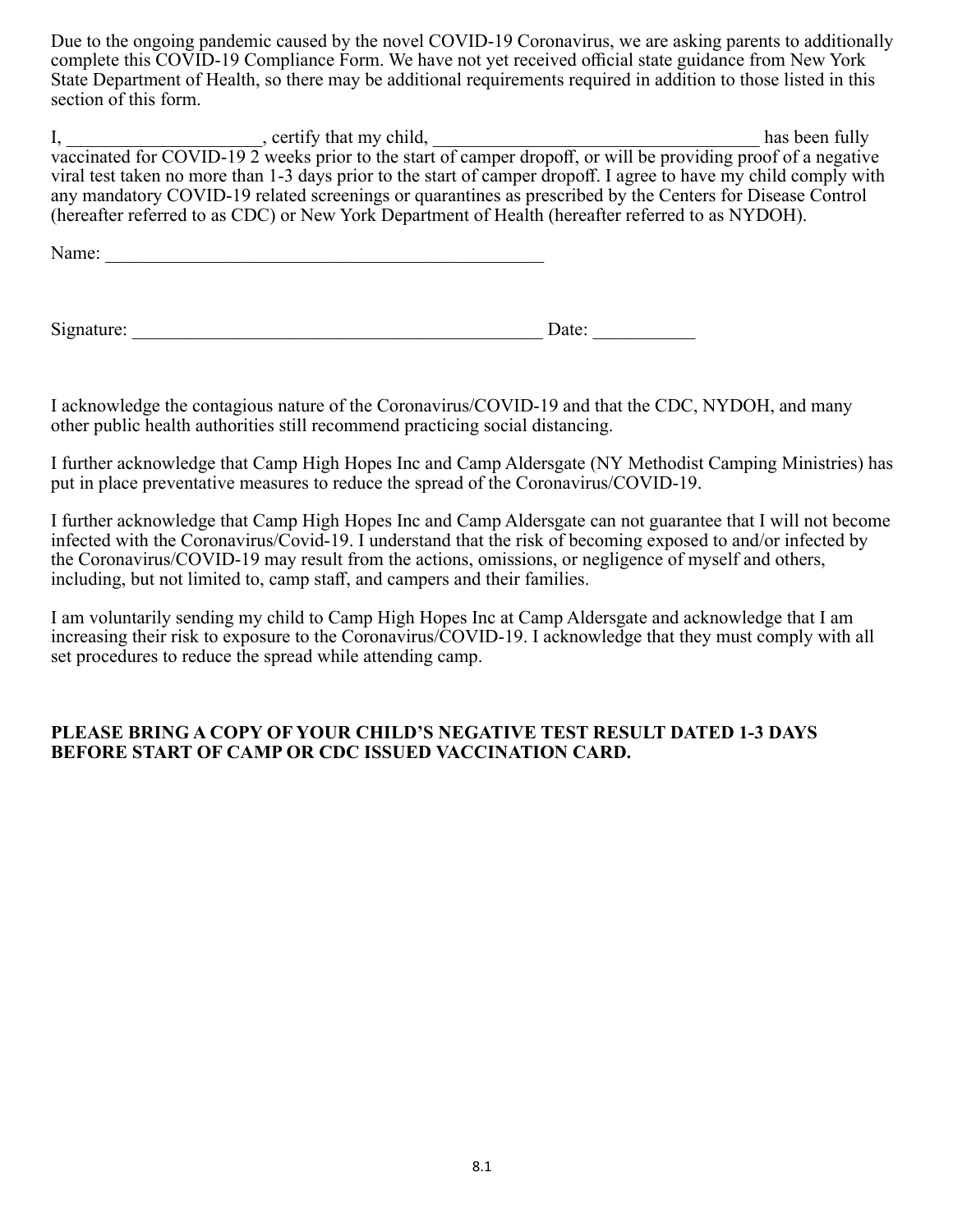## **CAMP HIGH HOPES 2022 - CAMPER HEALTH FORM**

To Be Completed By Treatment Center or Provider

*Please complete and return by June 1, 2021*

| HOP<br>al<br>1<br>-Ç |
|----------------------|
|                      |

|                                                                                                |        |                 |  | Age:  |  |  |
|------------------------------------------------------------------------------------------------|--------|-----------------|--|-------|--|--|
| CENTER/PROVIDER:                                                                               |        |                 |  | Date: |  |  |
| Hemophilia A ____% Hemophilia B ____% vWfAg ______ Ristocetin Cofactor _________               |        |                 |  |       |  |  |
|                                                                                                |        |                 |  |       |  |  |
| Any environmental, medication, factor, blood products, food or insect allergies?               |        |                 |  |       |  |  |
| If yes, please explain.                                                                        |        |                 |  |       |  |  |
|                                                                                                |        |                 |  |       |  |  |
| Is the child on any medications? (Indicate medication, dosage and schedule of administration.) |        |                 |  |       |  |  |
| Medication                                                                                     | Dosage | Route Frequency |  |       |  |  |
|                                                                                                |        |                 |  |       |  |  |
|                                                                                                |        |                 |  |       |  |  |

### **These OTC/PRN meds are stocked at camp. Please INDICATE ALL the camper may receive:**

| Drug name  | Route | <b>Dosage</b>                           | <b>Schedule/Indications</b>                                | <b>Can Be Given</b> |    | <b>Comments</b> |
|------------|-------|-----------------------------------------|------------------------------------------------------------|---------------------|----|-----------------|
| Tylenol    | PO    | per label<br>instructions<br>age/weight | every 4 hours PRN<br>pain or fever                         | yes                 | no |                 |
| Ibuprophen | PO    | per label<br>instructions<br>age/weight | every 4 hours PRN<br>pain or fever                         | yes                 | no |                 |
| Robitussin | PO    | per label<br>instructions<br>age/weight | every 4 hours PRN<br>cough or congestion                   | yes                 | no |                 |
| Benadryl   | PO    | per label<br>instructions<br>age/weight | every 4 hours PRN<br>for itching<br>or allergy symptoms    | yes                 | no |                 |
| Dimetapp   | PO    | per label<br>instructions<br>age/weight | every 6-8 hours PRN<br>for nasal drainage or<br>congestion | yes                 | no |                 |
| Loperamide | PO    | per label<br>instructions<br>age/weight | as directed<br>for loose stools                            | yes                 | no |                 |